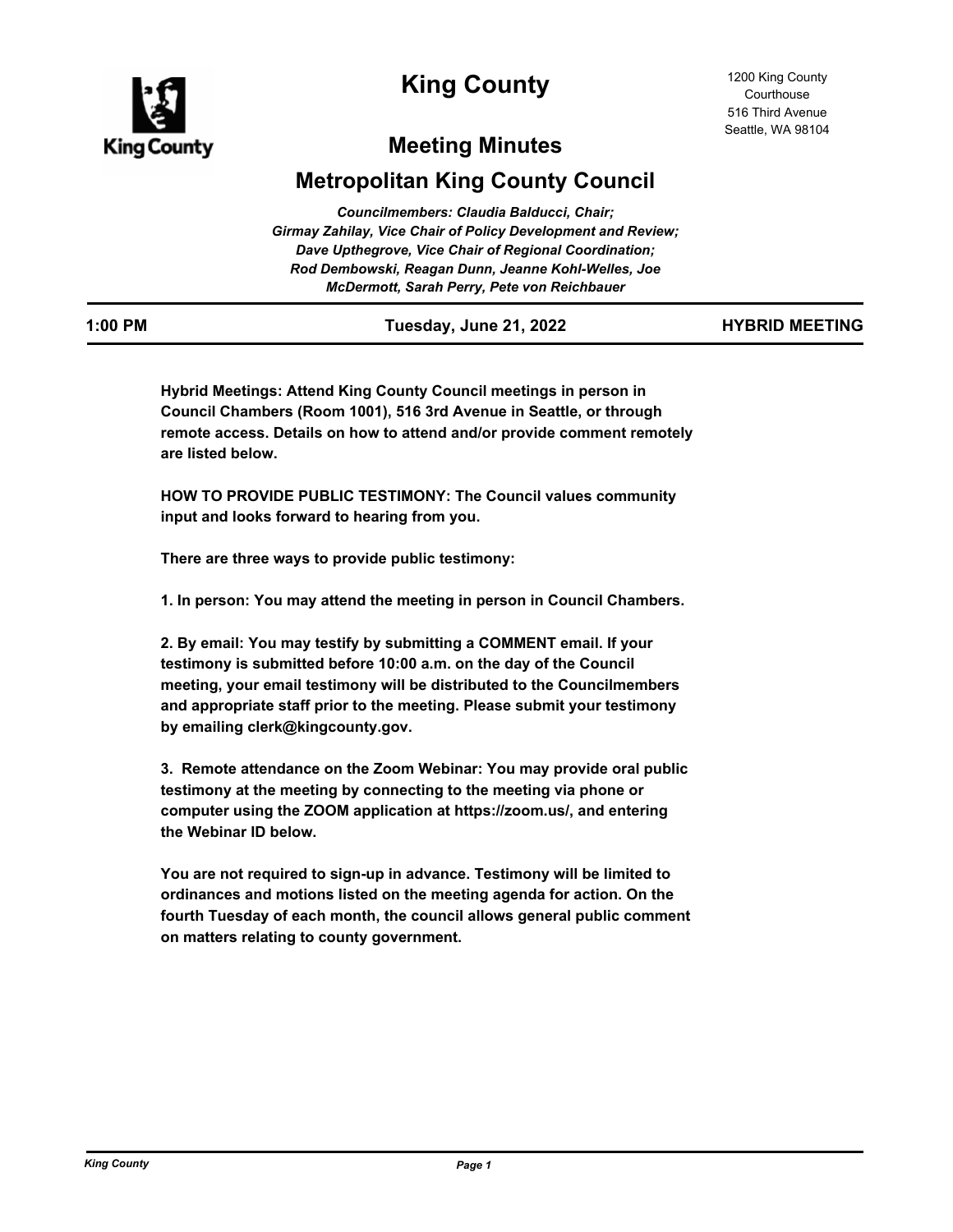**CONNECTING TO THE WEBINAR Webinar ID: 825 3001 5605**

**If you do not have access to the ZOOM application, you can connect to the meeting by calling 1-253-215-8782 and using the Webinar ID. Connecting in this manner, however, may impact your ability to be unmuted to speak.**

**You have the right to language access services at no cost to you. To request these services, please contact our Language Access Coordinator, Leslie Monteiro at 206-848-0355, or leslie.monteiro@kingcounty.gov by 10:00 a.m. the day prior to the meeting.**

**If you do not wish to be called upon for public comment during the meeting, please help us manage the callers and use one of the options below (Live Streaming or King County TV Channel 22).**

**HOW TO LISTEN TO THE MEETING: There are several ways to listen to the meeting if you don't wish to provide public testimony:**

**1. Stream online via this link: https://livestream.com/accounts/15175343/events/4485487, or input the link web address into your web browser.**

**2. Watch King County TV Channel 22 (Comcast Channel 22 and 322(HD), Wave Broadband Channel 22)**

**3. Listen to the meeting by telephone – See "Connecting to the Webinar" above.**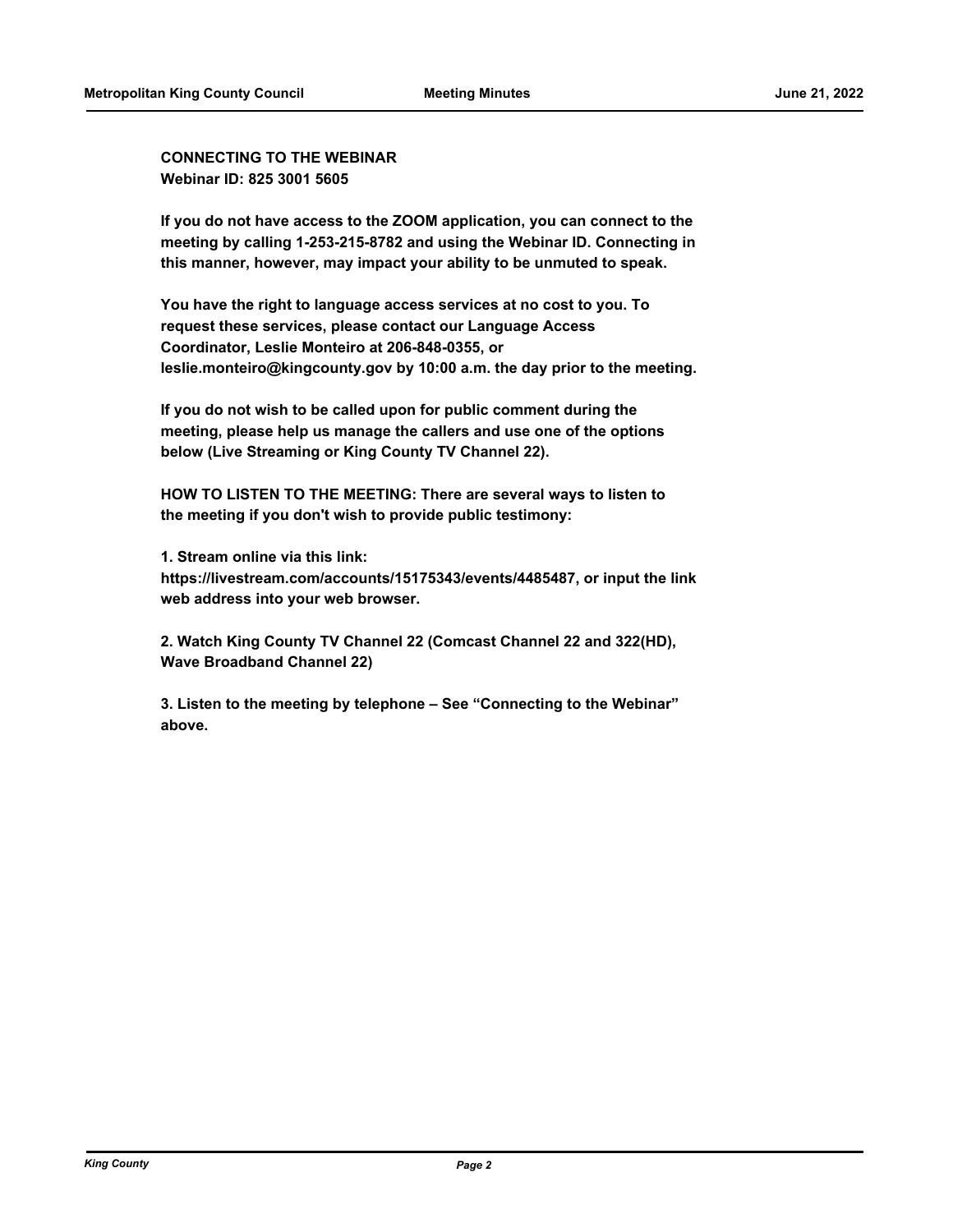### **1. Call to Order**

*The meeting was called to order at 1:01 p.m.*

#### **2. Roll Call**

Balducci, Dembowski, Dunn, Kohl-Welles, Perry, McDermott, Upthegrove, von Reichbauer and Zahilay **Present:** 9 -

#### **3. Flag Salute and Pledge of Allegiance**

*Councilmember Upthegrove led the flag salute and Pledge of Allegiance.*

#### **4. Approval of Minutes of June 14, 2022**

*Councilmember McDermott moved to approve the minutes of the June 14, 2022, meeting as presented. Seeing no objection, the Chair so ordered.*

## **5. Additions to the Council Agenda**

*There were no additions.*

### **6. Briefing**

#### **[Briefing No. 2022-B0083](http://kingcounty.legistar.com/gateway.aspx?m=l&id=/matter.aspx?key=23202)**

A briefing from Public Health on the COVID-19 response.

*No briefing was presented.*

### **7. Special Items**

#### **Proclamation of June 19, 2022, as Juneteenth in King County**

*Councilmember Dembowski and Executive Constantine made remarks; introduced former King County Councilmember Larry Gossett; Maya Manus, Director, Advocacy and Civil Engagement with Urban League; La Nesha DeBardelaben, Director, NW African American Museum; and presented the Proclamation of June 19, 2022, as Juneteenth in King County. Councilmember Gossett, Maya Manus, and LaNesha DeBardelaben, made remarks and thanked the Council.*

### **Recognition of the Seattle Thunderbolts cricket team for the 2022 season kickoff**

*Councilmember von Reichbauer made remarks, presented the recognition of the Seattle Thunderbolts cricket team for the 2022 season kickoff, and introduced Vijay Beniwal, David Malik and Mayor Dana Ralph. Vijay Beniwal, David Malik, and Mayor Dana Ralph made remarks and thanked the Council.*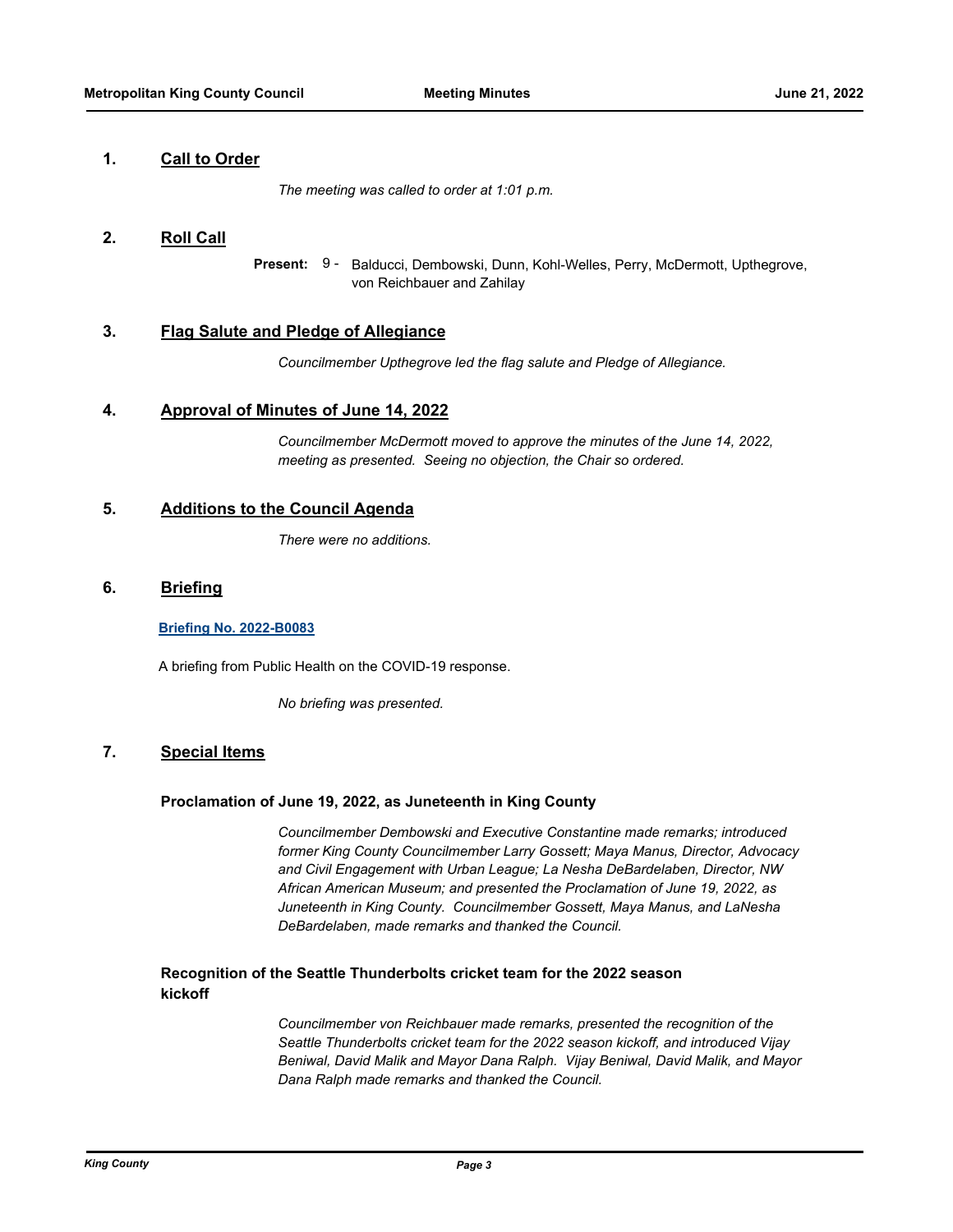# **Hearing and Second Reading of Ordinances from Standing Committees and Regional Committees, and of Ordinances related to Collective Bargaining**

### **There will be one public hearing on Items 8-12**

*The following people spoke: Alex Tsimerman Bryan Otis Janet Bryan Diane Otis Deloa Dalby Chelsea Carrigan John Pries Sarah Orochena Tom Johnston Ken Konigsmark Chris Pirillo Serena Glover Caroline Vogle Rich McKee Linda Meredith Alfredo Arredondo Ken Albinger Denice Engles Eric Hudson Randy Small Barbara Kelson Linda Pichard Marsha Martin Sebastian Paige Susan Boundy-Sanders Larry Martin Ted Turk Dominique Torquerson Sherri Trantino David Bain Bruce Johnson Karin Hsiao Orca Conservancy Brenda Vanderloop John Reece Kevin Scott-Vendenberg Kevin Scott Tim Gould Tom Quigley Suzie Ramey Nicolas Duchastel de Montrouge Nicole Candiano Debra Rogers Andrew Ely Becky Kotter*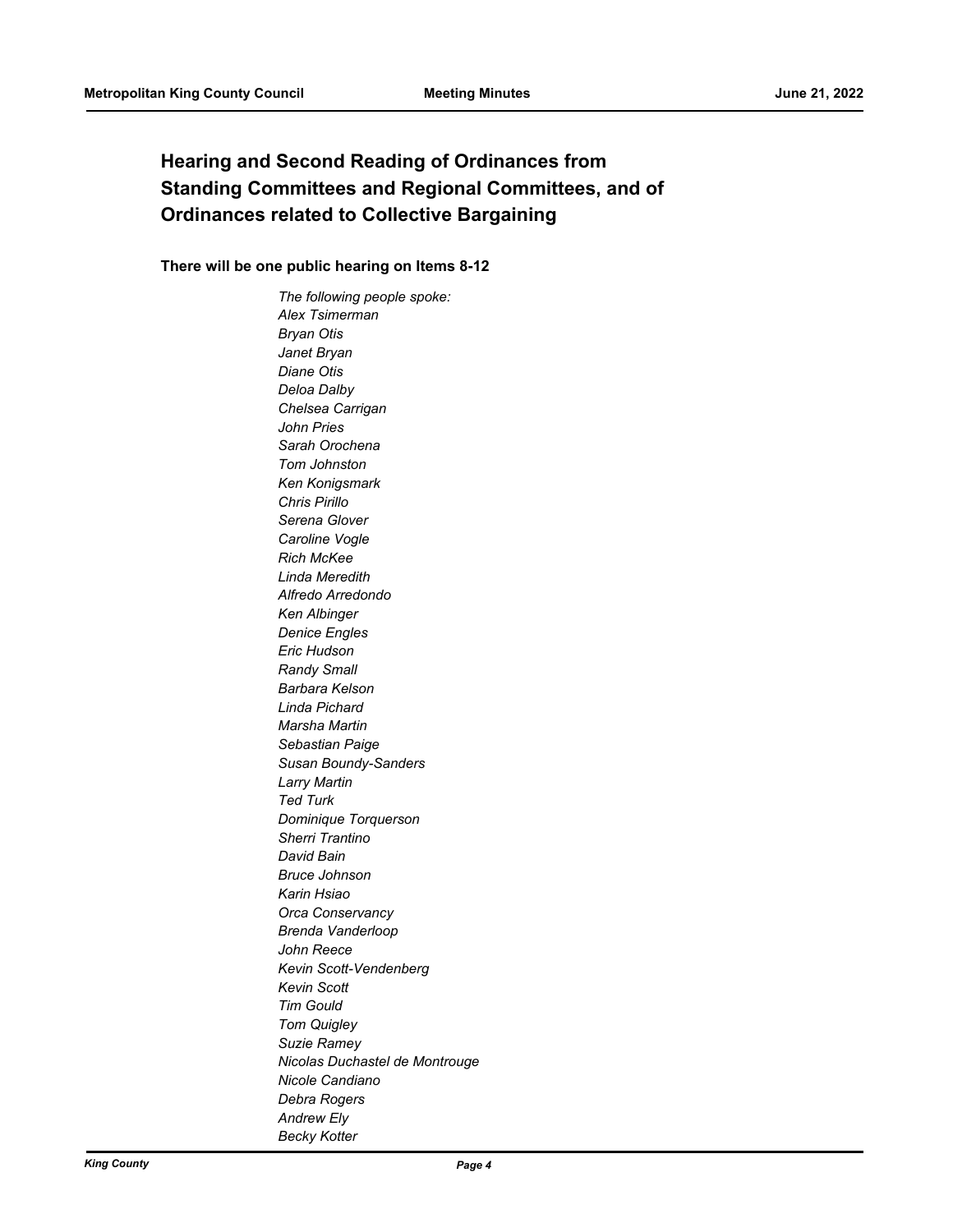*Debra Rogers Marsha Martin Tim Matts Kim Price Eugene Mazzola*

*The Chair made a determination that Alex Zimmerman was disruptive during the June 15, 2022, Committee of the Whole meeting and directed Alex Zimmerman to refrain from any future interruptions or disruptions.*

### **Budget and Fiscal Management**

#### **8. [Proposed Substitute Ordinance No. 2022-0199.2](http://kingcounty.legistar.com/gateway.aspx?m=l&id=/matter.aspx?key=23128)**

AN ORDINANCE providing for the submission to the qualified electors of King County at the general election to be held in King County on November 8, 2022, of a proposition to restore King County's conservation futures property tax levy authorized under RCW 84.34.230 to a rate of \$0.0625 per one thousand dollars of assessed valuation for collection in 2023 and use the dollar amount of the 2023 levy for the purpose of computing limitations for subsequent levies under chapter 84.55 RCW to provide funding for conservation futures as permitted under chapter 84.34 RCW, including, but not limited to, to pay, finance and refinance costs of the acquisition and preservation, of: urban green spaces, natural areas, wildlife and salmon habitat, trails, river corridors, farmlands and forests; and providing for conservation futures advisory committee recommendations.

*Sponsors:* Dembowski and Kohl-Welles

*The enacted number is 19458.*

**A Public Hearing was held and closed. A motion was made by Councilmember McDermott that this Ordinance be Passed. The motion carried by the following vote:**

Yes: 8 - Balducci, Dembowski, Kohl-Welles, Perry, McDermott, Upthegrove, von Reichbauer, and Zahilay

**No:** 1 - Dunn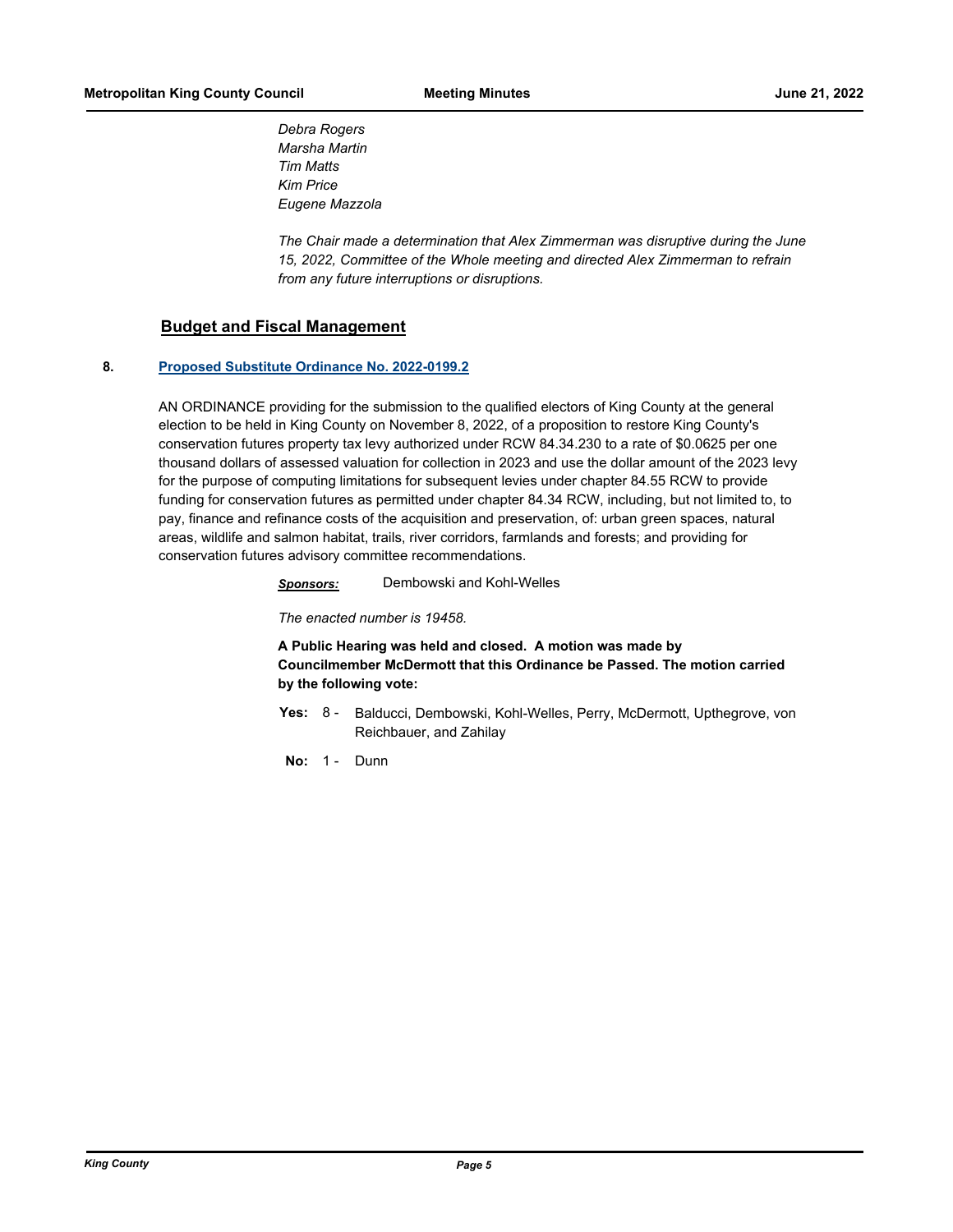#### **Local Services and Land Use**

#### **9. [Proposed Substitute Ordinance No. 2022-0147.2](http://kingcounty.legistar.com/gateway.aspx?m=l&id=/matter.aspx?key=23007)**

AN ORDINANCE relating to winery, brewery and distillery uses; amending Ordinance 19030, Section 4, and K.C.C. 6.74.010, Ordinance 19030, Section 5, and K.C.C. 6.74.020, Ordinance 19030, Section 6, and K.C.C. 6.74.030, Ordinance 19030, Section 7, and K.C.C. 6.74.040, Ordinance 19030, Section 8, and K.C.C. 6.74.050, Ordinance 19030, Section 9, and K.C.C. 6.74.060, Ordinance 19030, Section 10, and K.C.C. 6.74.070, Ordinance 19030, Section 11, and K.C.C. 6.74.080, Ordinance 1888, Article III, Section 3, as amended, and K.C.C. 6.01.130, Ordinance 1888, Article III, Section 5, as amended, and K.C.C. 6.01.150, Ordinance 19030, Section 13, and K.C.C. 21A.06.996, Ordinance 19030, Section 14, and K.C.C. 21A.06.1427, Ordinance 19030, Section 15, and K.C.C. 21A.06.1427B, Ordinance 19030, Section 16, and K.C.C. 21A.06.1427C, Ordinance 10870, Section 334, as amended, and K.C.C. 21A.08.070, Ordinance 10870, Section 335, as amended, and K.C.C. 21A.08.080, Ordinance 10870, Section 407, as amended, and K.C.C. 21A.18.030, Ordinance 10870, Section 536, as amended, and K.C.C. 21A.30.080, Ordinance 15606, Section 20, as amended, and K.C.C. 21A.30.085, Ordinance 10870, Section 537, as amended, and K.C.C. 21A.30.090, Ordinance 10870, Section 547, as amended, and K.C.C. 21A.32.100, Ordinance 10870, Section 548, as amended, and K.C.C. 21A.32.110 and Ordinance 10870, Section 549, as amended, and K.C.C. 21A.32.120, adding a new chapter to K.C.C. Title 21A and repealing Ordinance 19030, Section 28, Ordinance 19030, Section 29, and K.C.C. 21A.55.110 and Ordinance 19030, Section 32; and establishing a contingent effective date.

#### *Sponsors:* Perry

*Erin Auzins, Council Staff, briefed the Council and answered questions.*

*The Chair called the meeting into Executive Session at 3:32 p.m., for approximately 20 minutes, until 3:53 p.m. The grounds for the Executive Session under RCW 42.30.110(1)(i) are to discuss with legal counsel litigation, potential litigation, or legal risks of a proposed action to which the county is or is likely to become, a party, when public knowledge regarding the discussion is likely to result in an adverse legal or financial consequence to the County.*

*The Chair extended Executive Session at 3:53 p.m., for approximately 10 minutes, until 4:03 p.m.*

*The Chair extended Executive Session at 4:03 p.m., for approximately 5 minutes, until 4:08 p.m.*

*The meeting was reconvened at 4:08 p.m.*

*This matter was deferred to the June 28, 2022, Council meeting.*

**A Public Hearing was held and closed. This matter was Deferred.**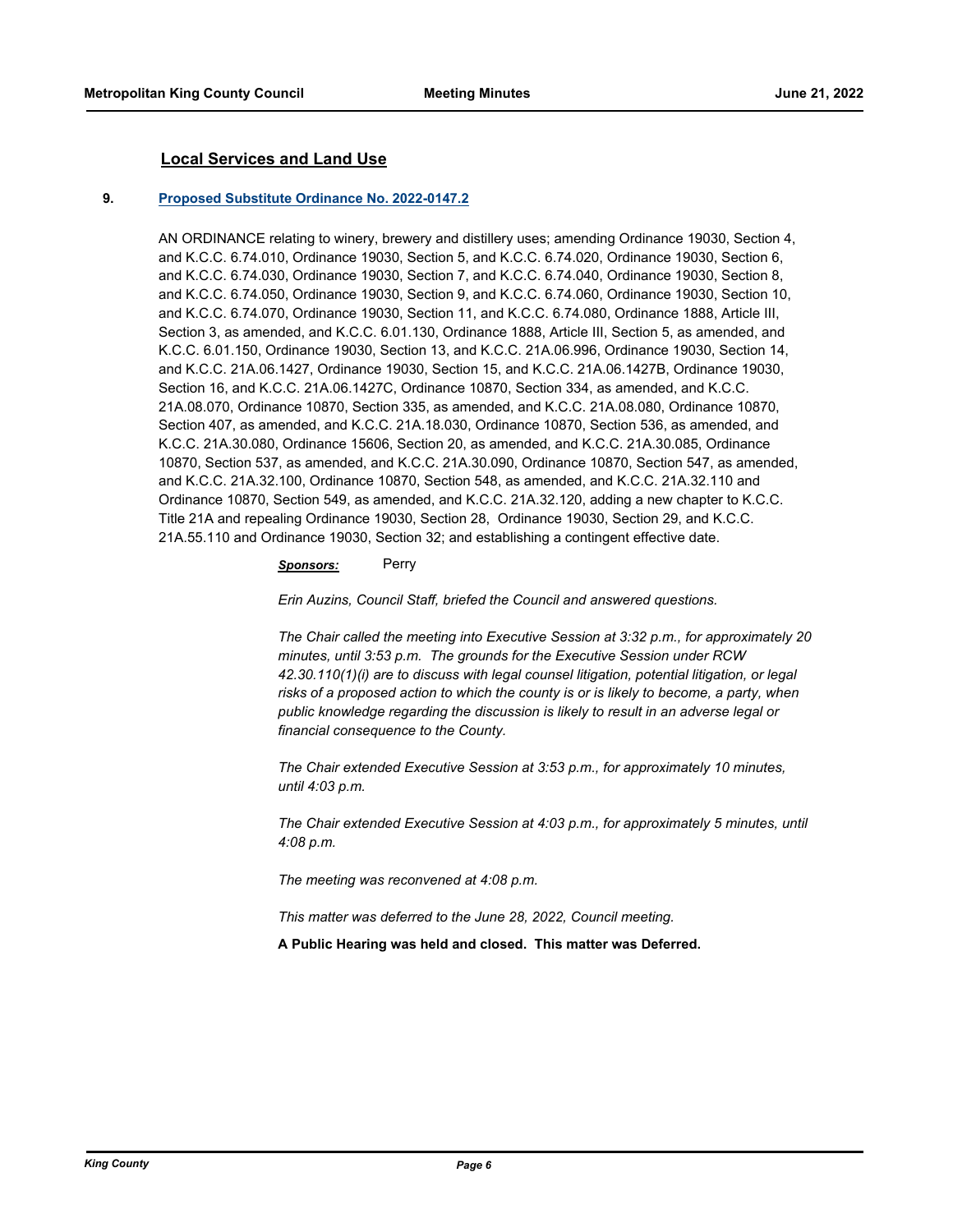# **First Reading of and Action On Emergency Ordinances Without Referral to Committee**

#### **10. [Proposed Ordinance No. 2022-0235](http://kingcounty.legistar.com/gateway.aspx?m=l&id=/matter.aspx?key=23194)**

AN ORDINANCE relating to the creation of protection order commissioner positions for King County superior court; amending Ordinance 16819, Section 2, as amended, and K.C.C. 2.69.040; and declaring an emergency.

*Sponsors:* Zahilay

*Councilmember McDermott made a motion to suspend the rules to hold a public hearing less than seven days after first reading pursuant to K.C.C. 1.24.095 and a motion to suspend the rules to take action without referral to committee pursuant to K.C.C. 1.24.085. The motion carried.*

*Sam Porter, Council Staff, briefed the Council and answered questions.*

*Judge Patrick Oishi, made remarks and briefed the Council.*

*This matter was deferred to the June 28, 2022, Council meeting.*

**A Public Hearing was held and closed. This matter was Deferred.**

# **Motions, from Standing Committees and Regional Committees and Motions related to Collective Bargaining, for Council Action**

### **Consent Item - 11**

#### **11. [Proposed Motion No. 2022-0149](http://kingcounty.legistar.com/gateway.aspx?m=l&id=/matter.aspx?key=23011)**

A MOTION confirming the executive's appointment of Brian K. Surratt, who resides in council district eight, to the Washington state major league baseball stadium public facilities district board of directors.

*Sponsors:* McDermott

*The enacted number is 16149.*

**A Public Hearing was held and closed. A motion was made by Councilmember Upthegrove that this Motion be Passed on the Consent Agenda. The motion carried by the following vote:**

**Yes:** Balducci, Dembowski, Dunn, Kohl-Welles, Perry, McDermott, Upthegrove, von Reichbauer, and Zahilay Yes:  $9 -$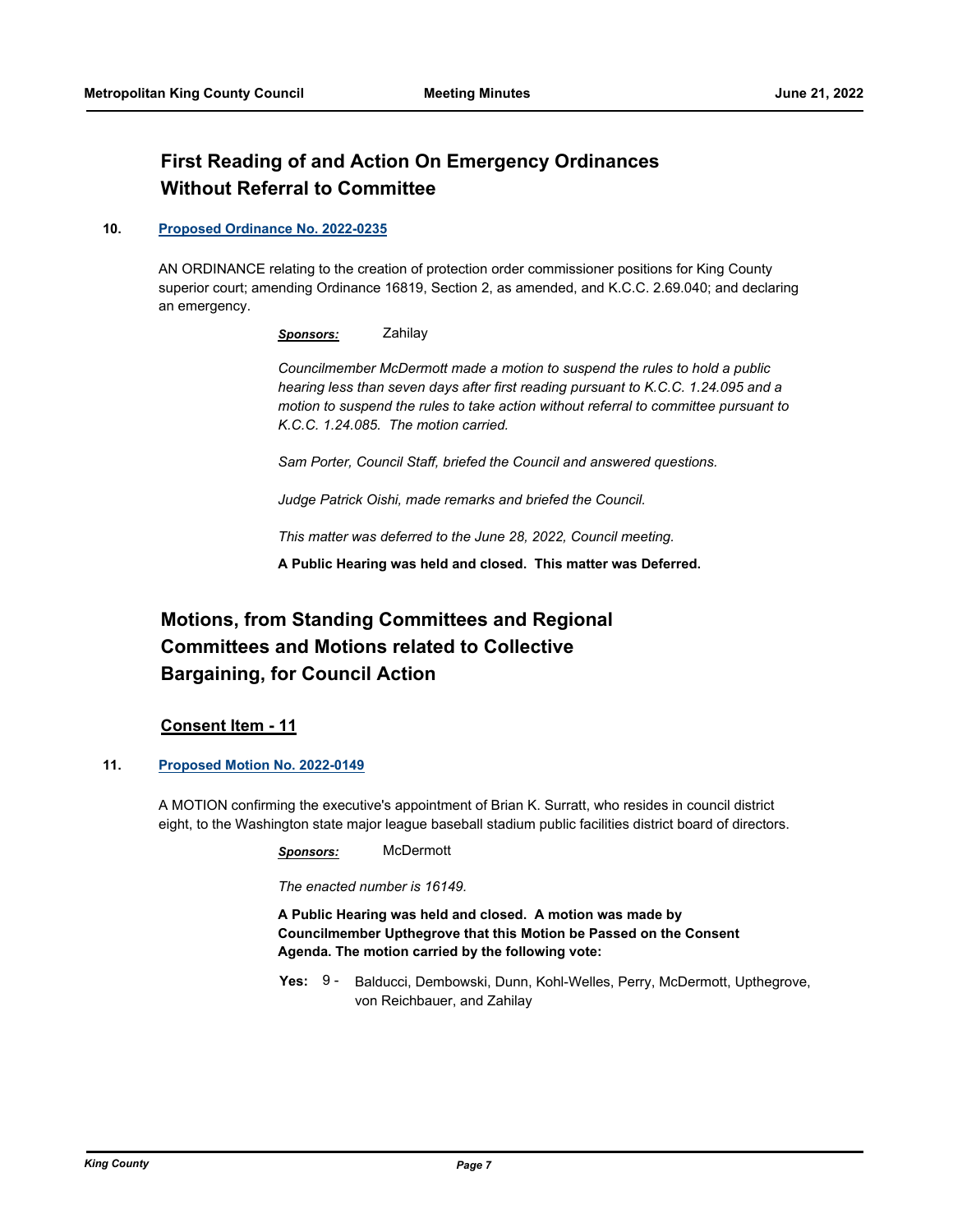# **First Reading of and Action on Motions Without Referral to Committee**

#### **12. [Proposed Motion No. 2022-0240](http://kingcounty.legistar.com/gateway.aspx?m=l&id=/matter.aspx?key=23203)**

A MOTION approving the extension of the executive's appointment of Dennis Worsham as acting director of the King County department of public health.

*Sponsors:* Balducci

*The enacted number is 16150.*

*Councilmember McDermott made a motion to suspend the rules to take action without referral to committee pursuant to K.C.C. 1.24.085. The motion carried.*

**A Public Hearing was held and closed. A motion was made by Councilmember Upthegrove that this Motion be Passed. The motion carried by the following vote:**

Yes: 9 - Balducci, Dembowski, Dunn, Kohl-Welles, Perry, McDermott, Upthegrove, von Reichbauer, and Zahilay

## **First Reading and Referral of Ordinances**

#### **13. [Proposed Ordinance No. 2022-0231](http://kingcounty.legistar.com/gateway.aspx?m=l&id=/matter.aspx?key=23186)**

AN ORDINANCE updating the inventory of high conservation value properties to add new properties, expand on existing properties, correct administrative errors and reflect changes in site names, parcel boundaries and numbers, as specified in K.C.C. 26.14.010 and Section 897 of the King County Charter.

*Sponsors:* Dembowski

**This matter had its first reading and was referred to the Transportation, Economy and Environment Committee.**

#### **14. [Proposed Ordinance No. 2022-0232](http://kingcounty.legistar.com/gateway.aspx?m=l&id=/matter.aspx?key=23187)**

AN ORDINANCE relating to the relinquishment of the easement located at 41200 US Forest Service 212 RD, King County, Washington in council district nine.

*Sponsors:* Dunn

**This matter had its first reading and was referred to the Budget and Fiscal Management Committee.**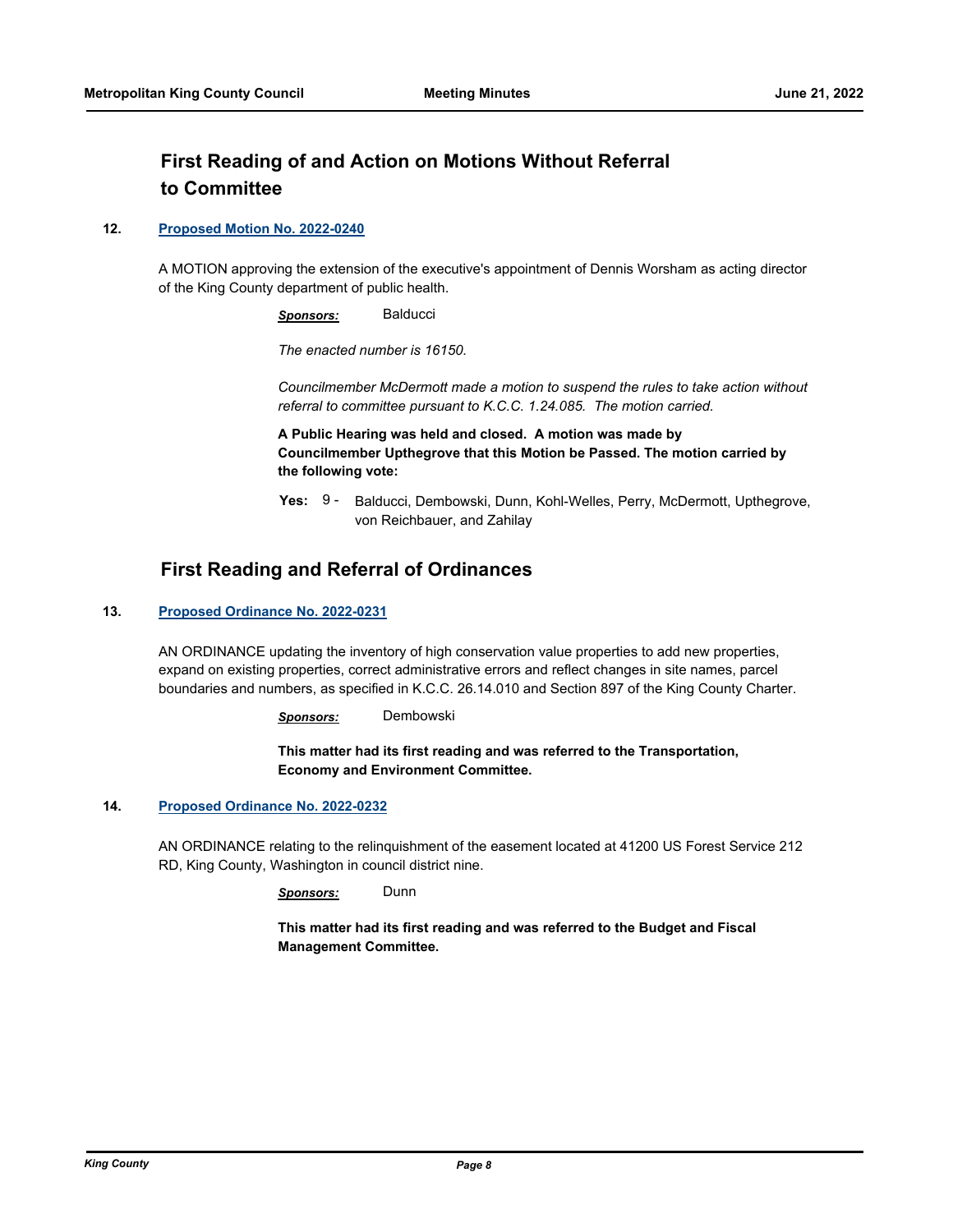# **First Reading and Referral of Motions**

#### **15. [Proposed Motion No. 2022-0226](http://kingcounty.legistar.com/gateway.aspx?m=l&id=/matter.aspx?key=23181)**

A MOTION confirming the executive's appointment of Jennifer Teunon, who resides in council district four, to the King County mental illness and drug dependency advisory committee, as a representative of a philanthropic organization.

*Sponsors:* Kohl-Welles

**This matter had its first reading and was referred to the Law, Justice, Health and Human Services Committee.**

#### **16. [Proposed Motion No. 2022-0233](http://kingcounty.legistar.com/gateway.aspx?m=l&id=/matter.aspx?key=23188)**

A MOTION accepting the office of law enforcement oversight's annual report for the year 2021.

*Sponsors:* Zahilay

**This matter had its first reading and was referred to the Law, Justice, Health and Human Services Committee.**

#### **17. [Proposed Motion No. 2022-0241](http://kingcounty.legistar.com/gateway.aspx?m=l&id=/matter.aspx?key=23204)**

A MOTION requesting the executive to identify resources to support food banks experiencing the impacts of inflation.

*Sponsors:* Dunn

**This matter had its first reading and was referred to the Law, Justice, Health and Human Services Committee.**

#### **18. [Proposed Motion No. 2022-0242](http://kingcounty.legistar.com/gateway.aspx?m=l&id=/matter.aspx?key=23205)**

A MOTION approving the job description for the position of audit director within the King County auditor's office and replacing the job description of deputy auditor.

*Sponsors:* Balducci

**This matter had its first reading and was referred to the Employment and Administration Committee.**

#### **19. [Proposed Motion No. 2022-0243](http://kingcounty.legistar.com/gateway.aspx?m=l&id=/matter.aspx?key=23206)**

A MOTION confirming the appointment of Mathew Patrick Thomas to the citizens' elections oversight committee as the representative from the King County Republican Party.

*Sponsors:* Dunn

**This matter had its first reading and was referred to the Employment and Administration Committee.**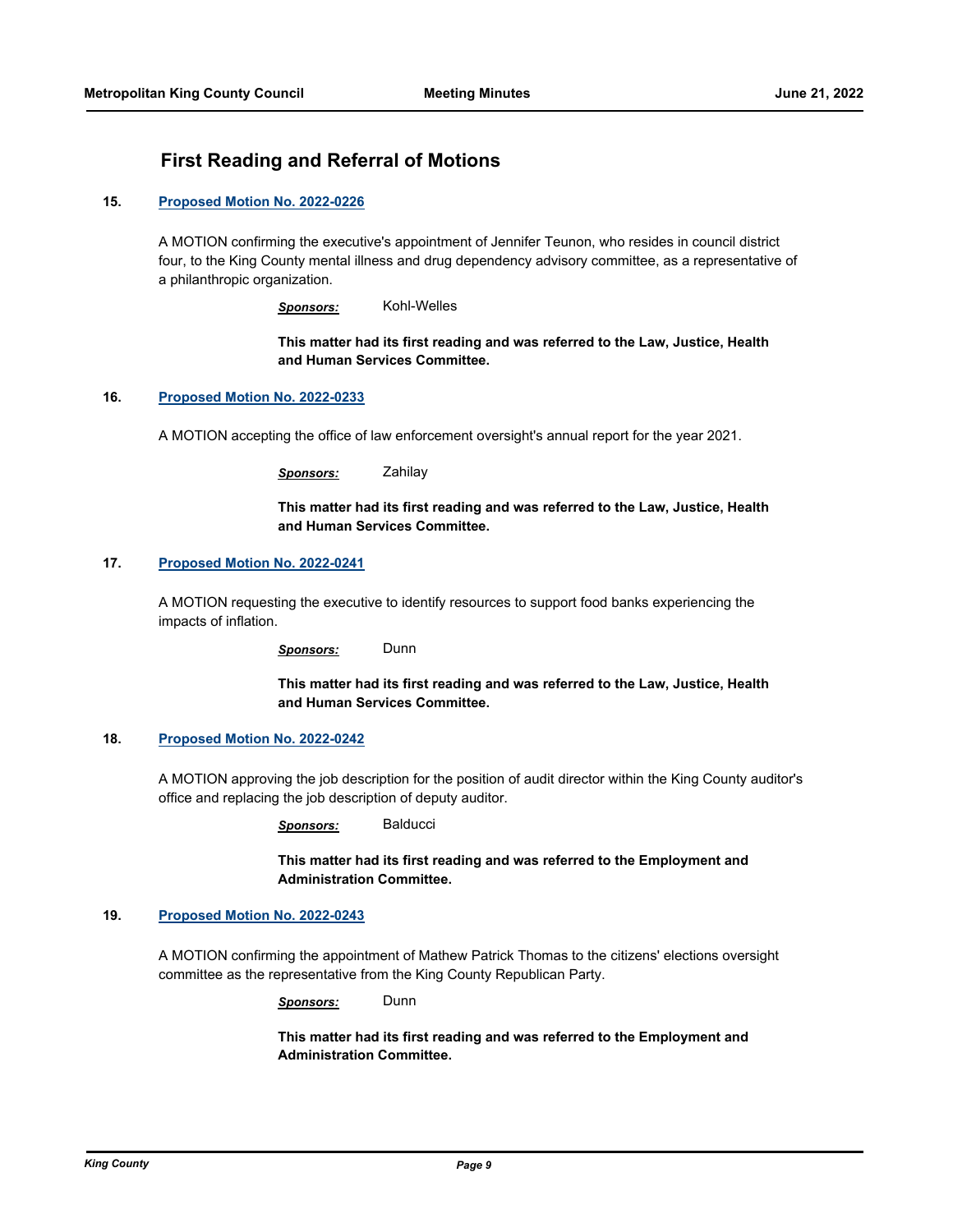#### **20. [Proposed Motion No. 2022-0244](http://kingcounty.legistar.com/gateway.aspx?m=l&id=/matter.aspx?key=23207)**

A MOTION approving the job description for the position of auditor 1 within the King County auditor's office and replacing the current management auditor description.

*Sponsors:* Balducci

**This matter had its first reading and was referred to the Employment and Administration Committee.**

#### **21. [Proposed Motion No. 2022-0245](http://kingcounty.legistar.com/gateway.aspx?m=l&id=/matter.aspx?key=23208)**

A MOTION approving the job description for the position of auditor 2 within the King County auditor's office and replacing the position of senior management auditor.

*Sponsors:* Balducci

**This matter had its first reading and was referred to the Employment and Administration Committee.**

#### **22. [Proposed Motion No. 2022-0246](http://kingcounty.legistar.com/gateway.aspx?m=l&id=/matter.aspx?key=23209)**

A MOTION approving the job description for the position of auditor 3 within the King County auditor's office and replacing the position of principal management auditor.

*Sponsors:* Balducci

#### **This matter had its first reading and was referred to the Employment and Administration Committee.**

#### **23. [Proposed Motion No. 2022-0247](http://kingcounty.legistar.com/gateway.aspx?m=l&id=/matter.aspx?key=23210)**

A MOTION approving the job description for the position of supervising auditor within the King County auditor's office.

*Sponsors:* Balducci

**This matter had its first reading and was referred to the Employment and Administration Committee.**

#### **24. [Proposed Motion No. 2022-0248](http://kingcounty.legistar.com/gateway.aspx?m=l&id=/matter.aspx?key=23211)**

A MOTION approving the job description for the position of auditor 4 within the King County auditor's office.

*Sponsors:* Balducci

**This matter had its first reading and was referred to the Employment and Administration Committee.**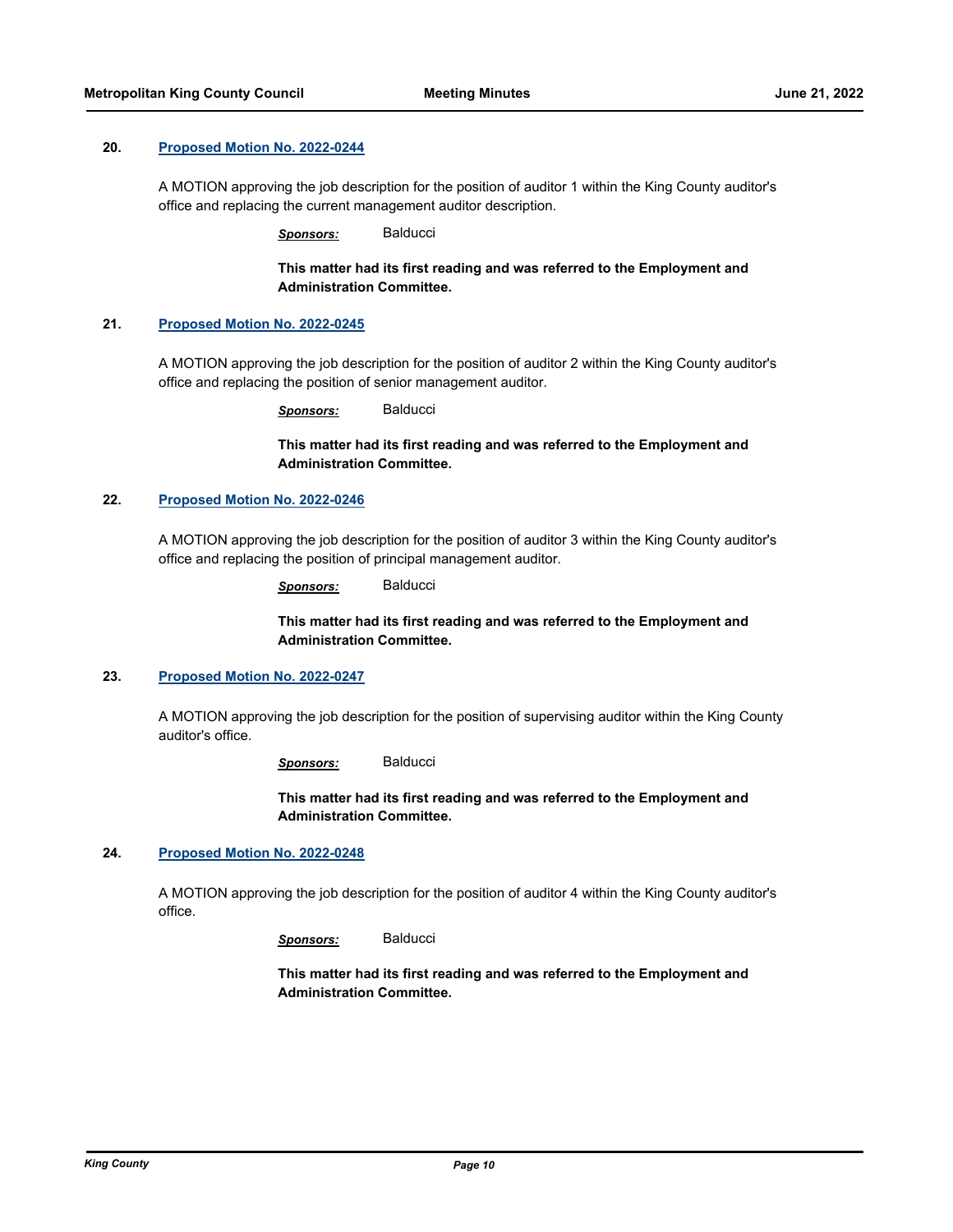#### **25. [Proposed Motion No. 2022-0249](http://kingcounty.legistar.com/gateway.aspx?m=l&id=/matter.aspx?key=23212)**

A MOTION approving the job description for the position of county auditor within the King County auditor's office.

*Sponsors:* Balducci

**This matter had its first reading and was referred to the Employment and Administration Committee.**

#### **26. [Proposed Motion No. 2022-0250](http://kingcounty.legistar.com/gateway.aspx?m=l&id=/matter.aspx?key=23213)**

A MOTION approving the job description for the position of auditor 5 within the King County auditor's office and replacing the position of senior principal management auditor.

*Sponsors:* Balducci

**This matter had its first reading and was referred to the Employment and Administration Committee.**

#### **27. [Proposed Motion No. 2022-0251](http://kingcounty.legistar.com/gateway.aspx?m=l&id=/matter.aspx?key=23214)**

A MOTION approving the job description for the position of capital projects analyst 2 within the King County auditor's office.

*Sponsors:* Balducci

**This matter had its first reading and was referred to the Employment and Administration Committee.**

#### **28. [Proposed Motion No. 2022-0252](http://kingcounty.legistar.com/gateway.aspx?m=l&id=/matter.aspx?key=23215)**

A MOTION approving the job description for the position of capital projects analyst 1 within the King County auditor's office.

*Sponsors:* Balducci

**This matter had its first reading and was referred to the Employment and Administration Committee.**